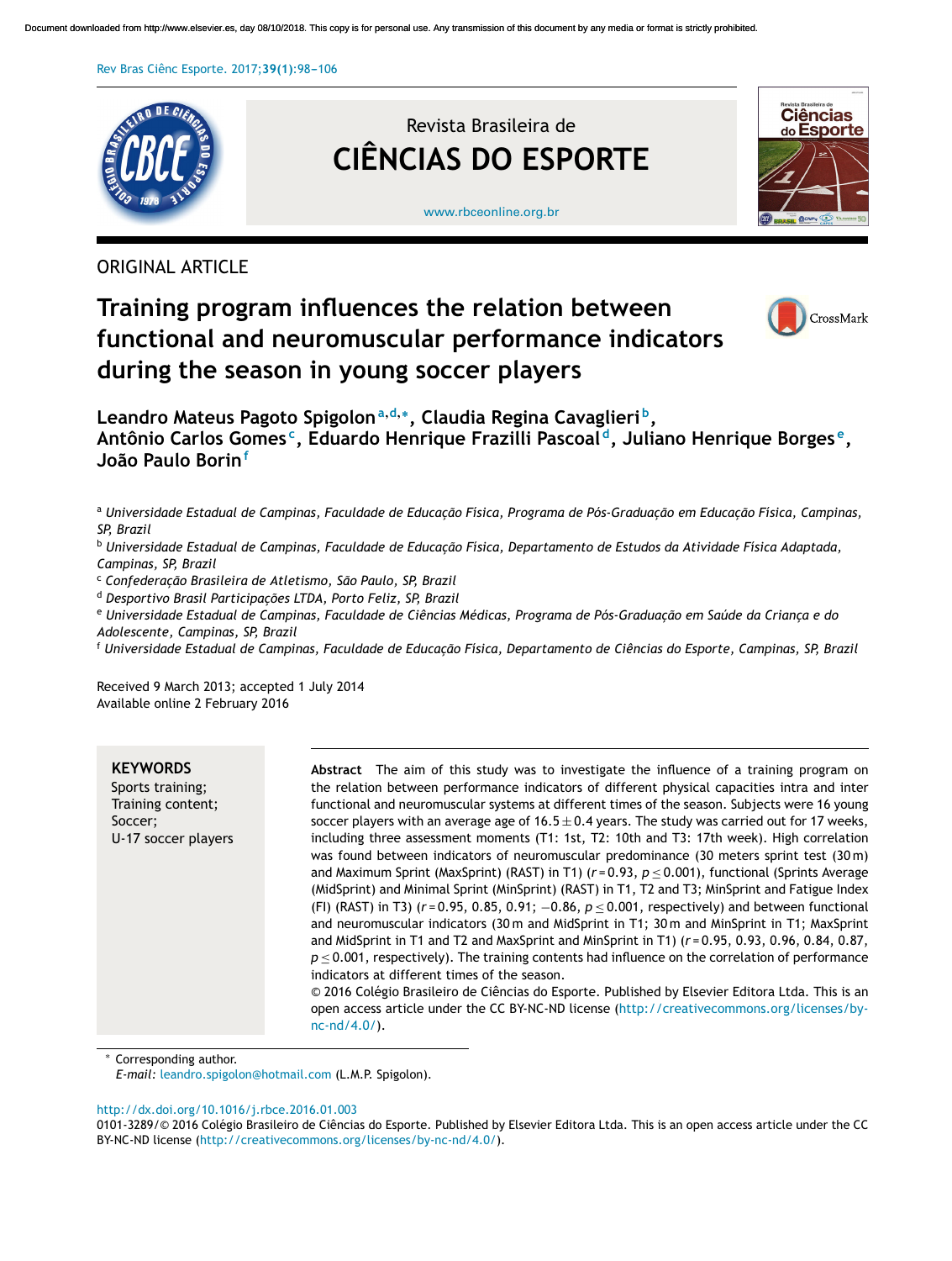#### **PALAVRAS-CHAVE**

**Treinamento** esportivo; Conteúdo de treinamento; Futebol; Futebolistas sub17

# **Programa de treinamento influencia a relac¸ão entre os indicadores de desempenho funcional e neuromusculares durante a temporada em jovens futebolistas**

**Resumo** O objetivo do presente estudo foi verificar a influência de um programa de treinamento na relação entre indicadores de desempenho de diferentes capacidades físicas intra e inter sistema funcional e neuromuscular em diferentes momentos da temporada. Participaram do estudo 16 jovens futebolistas com idade média de 16,5 ± 0,4 anos. O estudo decorreu por 17 semanas, incluindo três momentos de avaliação (T1:1<sup>2</sup>; T2:10<sup>2</sup> e T3:17<sup>2</sup> semana). Foram encontradas alta correlação entre indicadores de predominância neuromuscular (Sprints em 30m (30m) e Sprint Máximo (MaxSprint) (RAST) em T1) (r = 0,93; P ≤ 0,001), funcional (Média de Sprints (MidSprint) e Sprint Mínimo (MinSprint) (RAST) em T1, T2 e T3; MinSprint e Índice de Fadiga (FI) (RAST) em T3) (r = 0,95; 0,85; 0,91; -0,86; P  $\leq$  0,001, respectivamente) e entre funcional e neuromuscular (30 m e MidSprint em T1; 30 m e MinSprint em T1; MaxSprint e MidSprint em T1 e T2 e MaxSprint e MinSprint em T1) (r = 0,95; 0,93; 0,96; 0,84; 0,87; P ≤ 0,001, respectivamente). Os conteúdos de treinamento exerceram influência na correlação dos indicadores de rendimento nos diferentes momentos da temporada.

© 2016 Colégio Brasileiro de Ciências do Esporte. Publicado por Elsevier Editora Ltda. Este é um artigo Open Access sob uma licença CC BY-NC-ND [\(http://creativecommons.org/licenses/](http://creativecommons.org/licenses/by-nc-nd/4.0/) [by-nc-nd/4.0/](http://creativecommons.org/licenses/by-nc-nd/4.0/)).

#### **PALABRAS CLAVE**

Entrenamiento deportivo; Contenido de la formación; Fútbol; Futbolistas sub-17

**Un programa de formación influye en la relación entre los indicadores de rendimiento funcionales y neuromusculares durante la temporada en futbolistas jóvenes**

Resumen El objetivo de este estudio fue investigar la influencia de un programa de formación en la relación entre los indicadores de desempeño de las diferentes capacidades físicas intra y intersistemas funcionales y neuromusculares, y en diferentes momentos de la temporada. En el estudio participaron 16 jugadores de fútbol jóvenes con una media de edad de 16,5  $\pm$  0,4 años. El estudio duró 17 semanas, incluyendo tres momentos de evaluación (T1: 1.ª; T2: 10.ª y T3: 17.ª semana). Se encontró una alta correlación entre los indicadores de prevalencia neuromuscular [sprints en 30 m (30 m) y sprint máximo (MaxSprint; RAST) en T1 (r = 0,93; P < 0,001)], funcional [sprint medio (MidSprint) y sprint mínimo (MinSprint; RAST) en T1, T2 e T3; MinSprint e índice de fatiga (FI; RAST) en T3 (r = 0,95; 0,85; 0,91; -0,86; P  $\leq$  0,001, respectivamente)] y entre funcional y neuromuscular [30 m y MidSprint en T1; 30 m y MinSprint en T1; MaxSprint y MidSprint en T1 y T2, y MaxSprint y MinSprint en T1 (r = 0,95; 0,93; 0,96; 0,84; 0,87; P ≤ 0,001, respectivamente)]. Los contenidos de la formación han influido en la correlación de los indicadores de rendimiento en diferentes momentos de la temporada.

© 2016 Colégio Brasileiro de Ciências do Esporte. Publicado por Elsevier Editora Ltda. Este es un artículo Open Access bajo la licencia CC BY-NC-ND [\(http://creativecommons.org/licenses/](http://creativecommons.org/licenses/by-nc-nd/4.0/) [by-nc-nd/4.0/](http://creativecommons.org/licenses/by-nc-nd/4.0/)).

# **Introduction**

Soccer is one of the most practiced sports in the world, which awakes many researchers' interest on better understanding its specificities regarding performance components, such as the physical, the technical, the tactical, the psychological and others ones [\(Stolen](#page-8-0) et [al.,](#page-8-0) [2005;](#page-8-0) [Bangsbo,](#page-8-0) [2006;](#page-8-0) [Silva](#page-8-0) et [al.,](#page-8-0) [2008\).](#page-8-0) Most of these studies aim to investigate the physical component, related to the sport competitive performance.

Specifically in relation to the physical component, it is known that the efforts that soccer players perform are intermittent, composed of displacements at intensities which range from walks to low-moderate intensity running and intense sprints ([Stolen](#page-8-0) et [al.,](#page-8-0) [2005;](#page-8-0) [Di](#page-8-0) [Salvo](#page-8-0) et [al.,](#page-8-0)

[2007;](#page-8-0) [Bradley](#page-8-0) et [al.,](#page-8-0) [2009\).](#page-8-0) They also perform deflections, twirls [\(Bloomfield](#page-8-0) et [al.,](#page-8-0) [2007\),](#page-8-0) jumps, and specific technical actions [\(Mohr](#page-8-0) et [al.,](#page-8-0) [2003;](#page-8-0) [Rampinini](#page-8-0) et [al.,](#page-8-0) [2007\)](#page-8-0) which require high coordinative patterns, totalizing 1000-1400 actions during the match, which alternate every 4-5s ([Thomas](#page-8-0) [and](#page-8-0) [Reilly,](#page-8-0) [1979;](#page-8-0) [Bangsbo,](#page-8-0) [1996\).](#page-8-0)

This fact shows that a soccer player performance is guided and sustained by the manifestation of several physical capacities and their subdivisions, since they are interrelated and, therefore, not manifested in an isolated way. Such interrelations cannot be restricted or decoupled in relation to the influences of the training content, since there is the predominance of a specific manifestation over the other, but not the restriction or exclusive development of the trained physical capacity.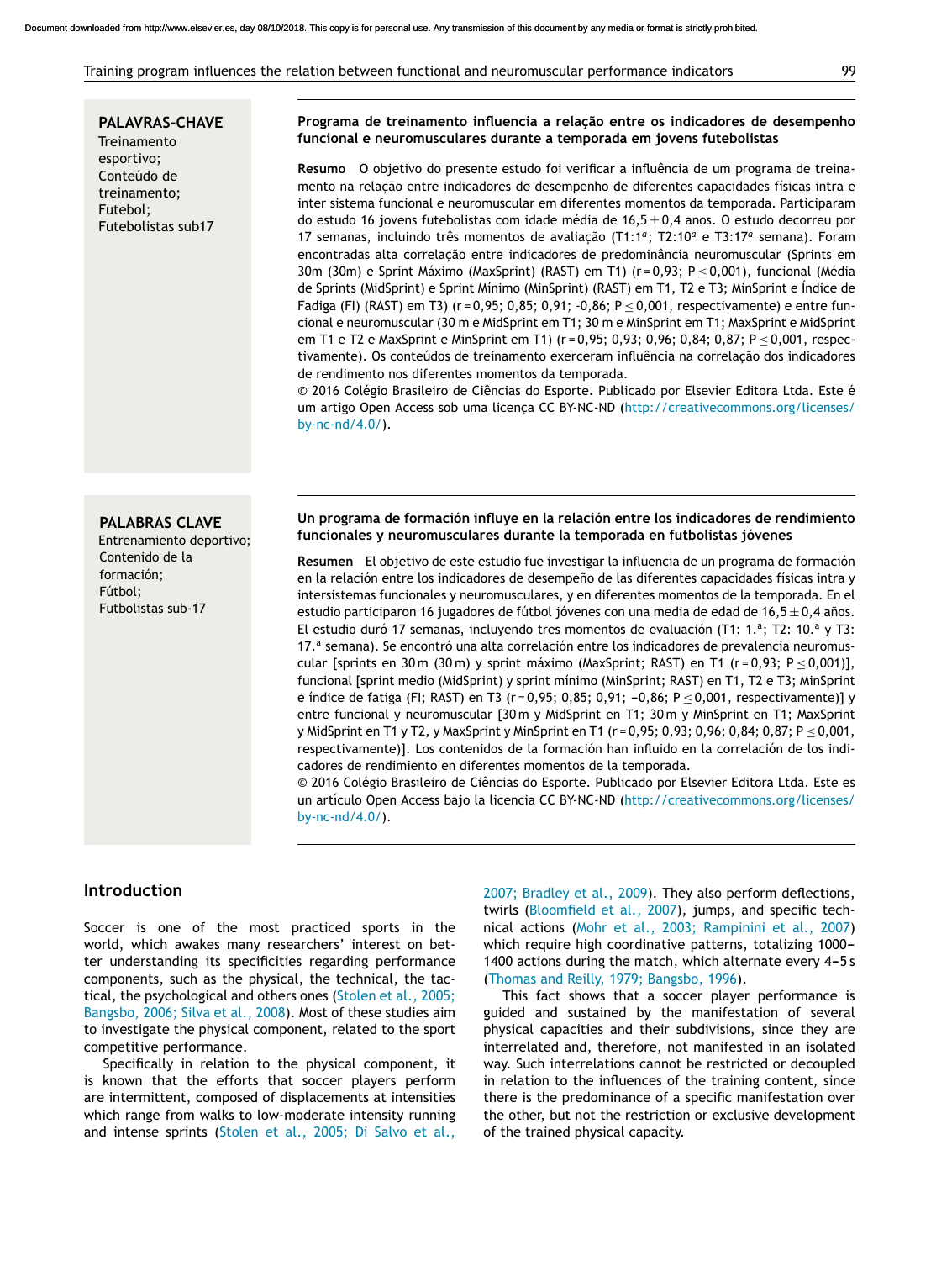This information is attested by studies that found correlations between different physical capabilities or their manifestation ([Wisloff](#page-8-0) et [al.,](#page-8-0) [2004;](#page-8-0) [Little](#page-8-0) [and](#page-8-0) [Williams,](#page-8-0) [2005;](#page-8-0) [Meckel](#page-8-0) et [al.,](#page-8-0) [2009\),](#page-8-0) demonstrating that when there is a strong correlation between them, the effects of training may be similar or beneficial to both (positive correlation), or extremely distinct (negative correlation), so that different stimuli are necessary in order to improve both of them.

A sports modality with intermittent characteristics, such as soccer, presents several manifestations of physical abilities which are responsible for predominant and determining actions, which need heterochrony or harmony so that certain actions and/or performance are not negatively affected. For this reason, it is important to present which and how abilities correlate, as well as how they respond to the applied training.

Specific research, which analyzed the correlation levels only in a certain moment or season situation [\(Coelho](#page-8-0) et [al.,](#page-8-0) [2011;](#page-8-0) [Souza](#page-8-0) et [al.,](#page-8-0) [2012;](#page-8-0) [Ingebrigtsen](#page-8-0) et [al.,](#page-8-0) [2014\),](#page-8-0) aimed to identify whether the tests are appropriate to assess the capacities that they are intended to assess, as well as to verify if one physical capacities presents levels that may potentialize the performance of others. Such researches do not ensure that these levels will remain unaltered throughout the training program, since no study has examined the influence of the training content on the correlation levels between the capacities, which may be naturally changed, indicating adjustments that can lead to more prolonged improvement of some indicators which may be important for the manifestation of other physical capacities and also lead to performance improvement.

The initial hypothesis of the study is that predominantly neuromuscular content training may have positive influence and raise correlation levels between indicators of capacities with this predominance, while functional content training may increase the correlation between capacities with the same characteristics (intra-system). However, it is unknown how much influence one predominant system (neuromuscular or functional) can exert in the manifestation of physical capabilities of another predominant system (intersystem).

Therefore, the aim of this study was to investigate the correlation between different physical capacities performance indicators, intra and intersystems, at different periods of a soccer season. The results may show whether certain physical capacities influence or are related to others and whether training influences the relation responses among physical capacities.

# **Materials and methods**

### **Experimental design**

This study aimed to verify the influence of a training program in the correlation levels of physical capacity indicators, assessed throughout a team's competitive period during the Under-17 São Paulo Championship (State of São Paulo -Brazil). The team training program lasted for 17 weeks, during which 93 training sessions and 13 official matches were conducted, as well as three assessment sessions which occurred before the first week (T1), after the tenth week (T2) and after the 17th week (T3). In each assessment session, subjects took the Counter Movement Jump test (CMJ); speed test over 10 meters (10 m) and 30 meters (30 m); the Running-based Anaerobic Sprint Test (RAST) and the Yo-Yo Intermittent Recovery Test - Level 2.

This study was reviewed by the Committee for Research Involving Human Subjects of the Methodist University of Piracicaba (UNIMEP), and approved under protocol #43/08.

# **Subjects**

The group of subjects assessed in this study was composed of 16 soccer players with an average systematized soccer practice of four years. There were five defensive athletes, six midfielders and five forward athletes, with age mean of  $16.55 \pm 0.47$  years, body mass mean of  $69.42 \pm 6.1$  kg, height mean of  $179 \pm 7$  cm and predicted body fat mean of 7.74  $\pm$  3.30%. Goalkeepers were excluded, since their training program has some particularities in relation to other athletes' training.

#### **Tests**

In order to avoid learning influences in the adopted performance tests, athletes were familiarized with the equipments and protocols and instructed on the correct tests execution, prior to the collection of valid measures for the study.

Before each test, the assessed subjects warmed-up with general and specific exercises in order to minimize physiological influences caused by the lack of preparation for the tests exercises.

#### **Counter movement jump**

For determining lower limbs power, the Counter Movement Jump (CMJ) test was adopted in accordance with **[Bosco](#page-8-0) et [al.](#page-8-0)** [\(1983\),](#page-8-0) which provided a jump height indicator in centimeters (cm), measured by a Jump System Pro contact platform (Cefise®, São Paulo - Brazil). Each athlete performed the test three times, being the best result the one considered for analysis purposes.

#### **Speed over 10 and 30 m**

The speed test over 30 m followed the protocol described by [Svensson](#page-8-0) [and](#page-8-0) [Drust](#page-8-0) [\(2005\),](#page-8-0) which aimed to assess the average speed of athletes at 10-meter (10 m) and 30-meter (30 m) distances, by the use of three Speed Test Fit photocells (Cefise®, São Paulo - Brazil) with a precision of 0.01 s, placed at the starting line, at 10 m and 30 m. The athletes were positioned standing up on the starting line and, at the evaluator signal, started running the defined distance as fast as possible. Every subject took the test twice, with a 5-min interval, and the times were recorded in each distance, for subsequent average speed calculation in meters per second (m/s).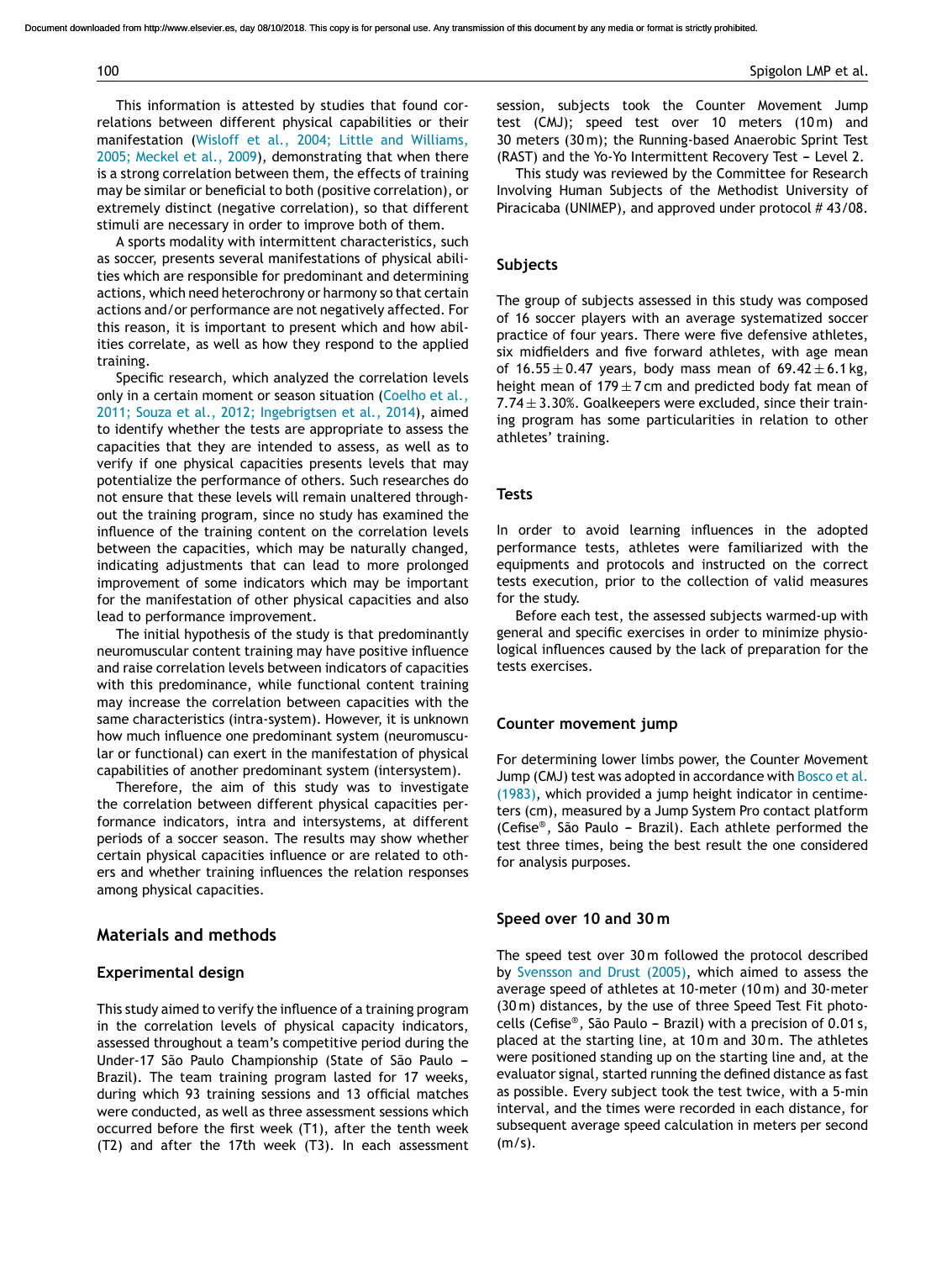<span id="page-3-0"></span>**Table 1** Percentage of time spent with each predominantly functional and neuromuscular manifestation and number of training sessions, official matches and assessment sessions.

| $(min - %)$               | Physical     | Physical capacity     | Training weeks           |                          |      |                         |      |      |                          |                          |                          |                |                          |              |                              |      |                      |                          |                |
|---------------------------|--------------|-----------------------|--------------------------|--------------------------|------|-------------------------|------|------|--------------------------|--------------------------|--------------------------|----------------|--------------------------|--------------|------------------------------|------|----------------------|--------------------------|----------------|
|                           | capacity     | manifestations        |                          | 2                        | 3    | 4                       | 5    | 6    | 7                        | 8                        | 9                        | 10             | 11                       | 12           | 13                           | 14   | 15                   | 16                       | 17             |
| Functional                |              |                       |                          |                          |      |                         |      |      |                          |                          |                          |                |                          |              |                              |      |                      |                          |                |
|                           |              | General endurance     | 9.7                      | 7.1                      | 5.5  | 7.9                     |      | 3.4  | 6.3                      |                          |                          | 7.2            | $\overline{\phantom{a}}$ | 2.7          |                              |      |                      |                          |                |
| $(4300 \,\mathrm{min.} -$ | Endurance    | Speed endurance       | 2.4                      | -                        |      |                         |      |      |                          | 10.1                     | $\overline{\phantom{0}}$ | 1.8            | $\overline{\phantom{a}}$ | 17.3         |                              |      |                      |                          | 8.8            |
| 76.5%                     |              | Specific endurance    | 62.8                     | 74.7                     | 76.4 | 71.9                    | 63.7 | 71.6 | 60.0                     | 73.4                     | 77.4                     | 75.8           | $\overline{\phantom{a}}$ | 34.7         | 89.2                         | 86.2 | 72.3                 | 88.4                     | 52.6           |
| Total $(\%)$              |              |                       | 74.9                     | 81.8                     | 81.8 | 79.8                    | 63.7 | 74.2 | 66.3                     | 83.5                     | 77.4                     | 84.8           | $\overline{\phantom{a}}$ | 54.7         | 89.2                         | 86.2 | 72.3                 | 88.5                     | 61.4           |
| Neuromuscular             |              |                       |                          |                          |      |                         |      |      |                          |                          |                          |                |                          |              |                              |      |                      |                          |                |
|                           |              | Strength endurance    | 19.3                     | 16.2                     | 14.5 | 18.0                    | 11.0 | 4.5  | 16.8                     |                          |                          |                |                          | 21.3         | 10.8                         | 10.0 | 12.3                 |                          |                |
|                           | Strength*    | Power                 | 1.0                      | 2.0                      | 3.6  | 2.2                     | 6.6  | 2.3  | 4.2                      | 1.3                      | 1.6                      | 0.7            | $\overline{\phantom{a}}$ |              |                              | -    | 3.1                  | 6.6                      | 21.1           |
|                           |              | Acceleration capacity | 2.4                      | $\overline{\phantom{a}}$ |      |                         | 14.3 | 1.1  | $\overline{\phantom{0}}$ | $\overline{\phantom{0}}$ | 6.5                      | 1.8            |                          |              |                              | -    | 3.1                  | 4.9                      | 8.8            |
| $(1316 \,\text{min.} -$   | Speed        | Maximum speed         | 2.4                      | $\overline{\phantom{a}}$ |      |                         |      |      |                          | -                        | 8.1                      | 1.8            |                          | 2.7          |                              |      |                      |                          | 8.8            |
| 34.5%                     |              | Agility               | $\overline{\phantom{a}}$ |                          |      |                         | 2.2  | 4.5  |                          | -                        | 6.5                      |                |                          |              |                              |      |                      |                          |                |
|                           |              | General motor skills  | $\overline{\phantom{a}}$ |                          |      |                         | 2.2  | 6.8  | 6.3                      | 7.6                      | $\overline{\phantom{a}}$ | 10.8           | $\overline{\phantom{a}}$ | 17.3         |                              |      |                      |                          |                |
|                           | Motor skills | Specific motor skills | -                        |                          |      |                         |      | 6.8  | 6.3                      | 7.6                      | $\qquad \qquad$          |                |                          | 4.0          | $\qquad \qquad \blacksquare$ | 3.8  | 9.2                  | $\overline{\phantom{a}}$ |                |
| Total $(\%)$              |              |                       | 25.1                     | 18.2                     | 18.2 | 20.2                    | 36.3 | 25.8 | 33.7                     | 16.5                     | 22.6                     | 15.2           | $\overline{\phantom{a}}$ | 45.3         |                              | 13.8 | 27.7                 | 11.5                     | 38.6           |
| Training sessions (n)     |              |                       | 6                        |                          | 4    | 6                       |      |      |                          | 6                        | 5                        | 6              | $\mathbf{0}$             |              | 5                            |      | 4                    | 6                        | 3              |
| Official matches (n)      |              |                       | 1                        | $\mathbf{1}$             |      | $\overline{\mathbf{1}}$ |      |      |                          | $\mathbf{1}$             | $\mathbf{1}$             | $\mathbf{1}$   | $\mathbf{0}$             | $\mathbf{0}$ | $\mathbf{0}$                 |      | $\blacktriangleleft$ | $\mathbf 1$              | 0              |
| Assessment time           |              |                       | T1                       |                          |      |                         |      |      |                          |                          |                          | T <sub>2</sub> |                          |              |                              |      |                      |                          | T <sub>3</sub> |

The symbol  $-$  indicates 0.0% of time.

\* Maximum strength and specific strength manifestations were not observed, since, in the 17 weeks, the contents were not predominant in such manifestations.

 $\overline{q}$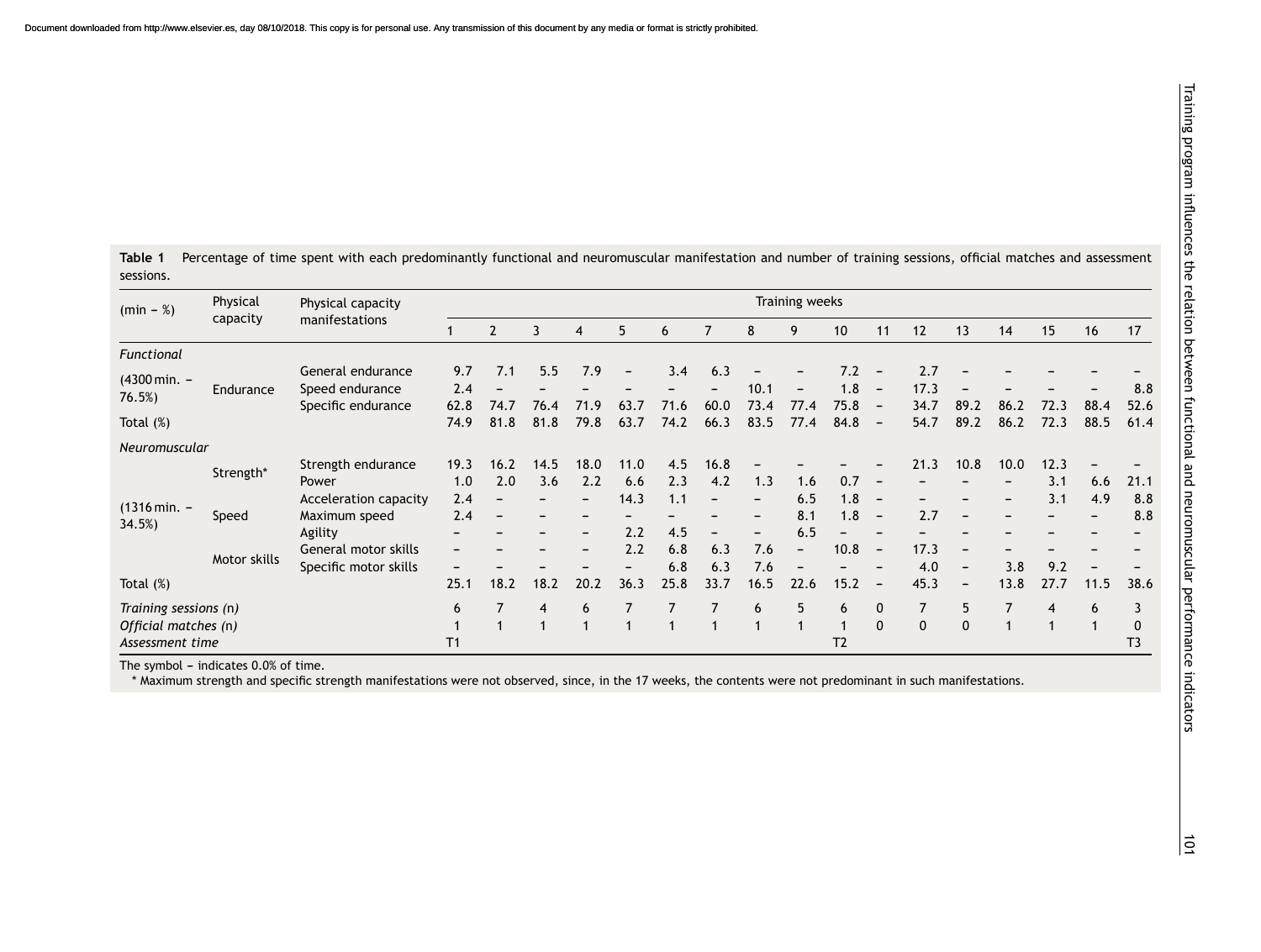# <span id="page-4-0"></span>**Running-based anaerobic sprint test (RAST)**

The Running-based Anaerobic Sprint Test (RAST) was used for collecting indicators related to speed endurance. In this test, athletes had to run the distance of 35 m, 6 times, in the maximum possible speed, with rest periods of 10 s between the runs. Two Speed Test Fit photocells (Cefise® , São Paulo - Brazil), located at the beginning and at the end of the 35 m, were used to collect the times. Four indicators were obtained: the highest mean displacement speed obtained in a test run (MaxSprint), the mean of the average speeds in the six runs that compose the test (MidSprint), the lowest mean speed in one of the repetitions (MinSprint) and the percentage of the mean speed values decrease, from the highest to the lowest performance in the test, represented by the fatigue index (FI) [\(Zacharogiannis](#page-8-0) et [al.,](#page-8-0) [2004\).](#page-8-0)

# Yo-Yo intermittent recovery test - level 2

In order to assess specific endurance (intermittent - anaerobic/aerobic), the Yo-Yo Intermittent Recovery Test - Level II (Yo-Yo IR2) protocol proposed by [Bangsbo](#page-8-0) [\(1996\)](#page-8-0) was followed, in which the total distance covered in the test, in meters (m), was adopted as an indicator of the assessed physical capacity performance. The test consists of running a 20-m distance, turning and returning to the starting point, according to a beep. After that, the athlete has 10s of recovery. In every run, the athlete must pass at least one foot beyond the distance demarcation, and if for the second consecutive time this cannot be performed, the test is stopped and the last reached distance (m) is considered the test result. The result is recorded in the same way in case of withdrawal by exhaustion, even if the two faults do not occur.

### **Classification of training sessions**

For the evaluation of the weekly organization of the training sessions, the contents were classified according to the adaptation predominantly required for the training session. For the functional system, all the training which focused on endurance adaptations was included, that is, general endurance (or aerobic), speed endurance (or anaerobic) and specific endurance (anaerobic/aerobic), since they are mainly related to the power supply system which ensures effective performance, and because of the relation to the sports characteristic stimuli. The neuromuscular system training was composed of sessions that focused predominantly on strength adaptations and its manifestations (strength endurance, maximal strength, power and specific strength - combination of strength manifestations which are similar or equal to the modality specific movements). It also focused on the speed capacity and its manifestations (acceleration capacity, maximum speed, agility) and on motor skills (general and specific motor skills  $-$  actions for the improvement of the sports specific movements). This system has such configuration, since its development is directly related to the nervous and muscular systems ([Gomes](#page-8-0) [and](#page-8-0) [Souza,](#page-8-0) [2008\).](#page-8-0)

[Table](#page-3-0) 1 presents the functional and neuromuscular development percentage values, from the predominant physical capacity manifestation.

## **Classification of performance indicators**

Following the training content classification, performance indicators were also gathered in two groups, according to predominance. In the neuromuscular system group, there are CMJ, 10 m, 30 m and MaxSprint, while MidSprint, Min-Sprint, FI and Yo-Yo IR2 composed the group of functional system predominance, according to Table 2.

# **Statistical procedures**

Initially, data normality was checked by the Shapiro-Wilk test. To verify the correlation levels between the variables in the different assessed moments, the Pearson Correlation Coefficient test was used, with significance level of 1%  $(p < 0.001)$ .

For verifying the correlation between the assessing moments, the one-way analysis of variance (ANOVA) was used and, when necessary, it was complemented by Bonferroni post hoc test with significance level of  $5\%$  ( $p < 0.05$ ). For data analysis, the software BioEstat® 5.0 for Windows® was used.

|  |  |  | Table 2 Classification of performance indicators, accord- |  |
|--|--|--|-----------------------------------------------------------|--|
|  |  |  | ing to neuromuscular and functional predominance.         |  |

| Neuromuscular                    | Functional                      |
|----------------------------------|---------------------------------|
| CMJ – (power) jump height        | MidSprint - (speed              |
| (cm) with the                    | endurance) mean speed           |
| countermovement technique.       | $(m/s)$ in the RAST six         |
|                                  | runs.                           |
| $10 m - (speed) mean$            | MinSprint <sup>a</sup> – (speed |
| displacement speed (m/s) in      | endurance) lowest mean          |
| $10m$ .                          | displacement speed              |
|                                  | $(m/s)$ in RAST.                |
| 30 m - (maximum speed) mean      | $FI - (speed$ endurance)        |
| displacement speed (m/s) in      | percentage of                   |
| $30m$ .                          | performance decrease            |
|                                  | (%) from the highest to         |
|                                  | the lowest mean speed           |
|                                  | in RAST.                        |
| MaxSprint - (maximum speed)      | Yo-Yo $IR2 -$                   |
| highest mean displacement        | (specific/intermittent          |
| speed $(m/s)$ in $35 m - RAST$ . | endurance) total                |
|                                  | distance covered (m)            |
|                                  | during the test.                |

a The stimuli of the MinSprint indicator have the same characteristics of the stimuli used for measuring MaxSprint. However, MinSprint is under the influence of previous stimuli, so that this indicator's values are commonly observed in the fifth or sixth RAST run, while the MaxSprint occurs in the first or second run.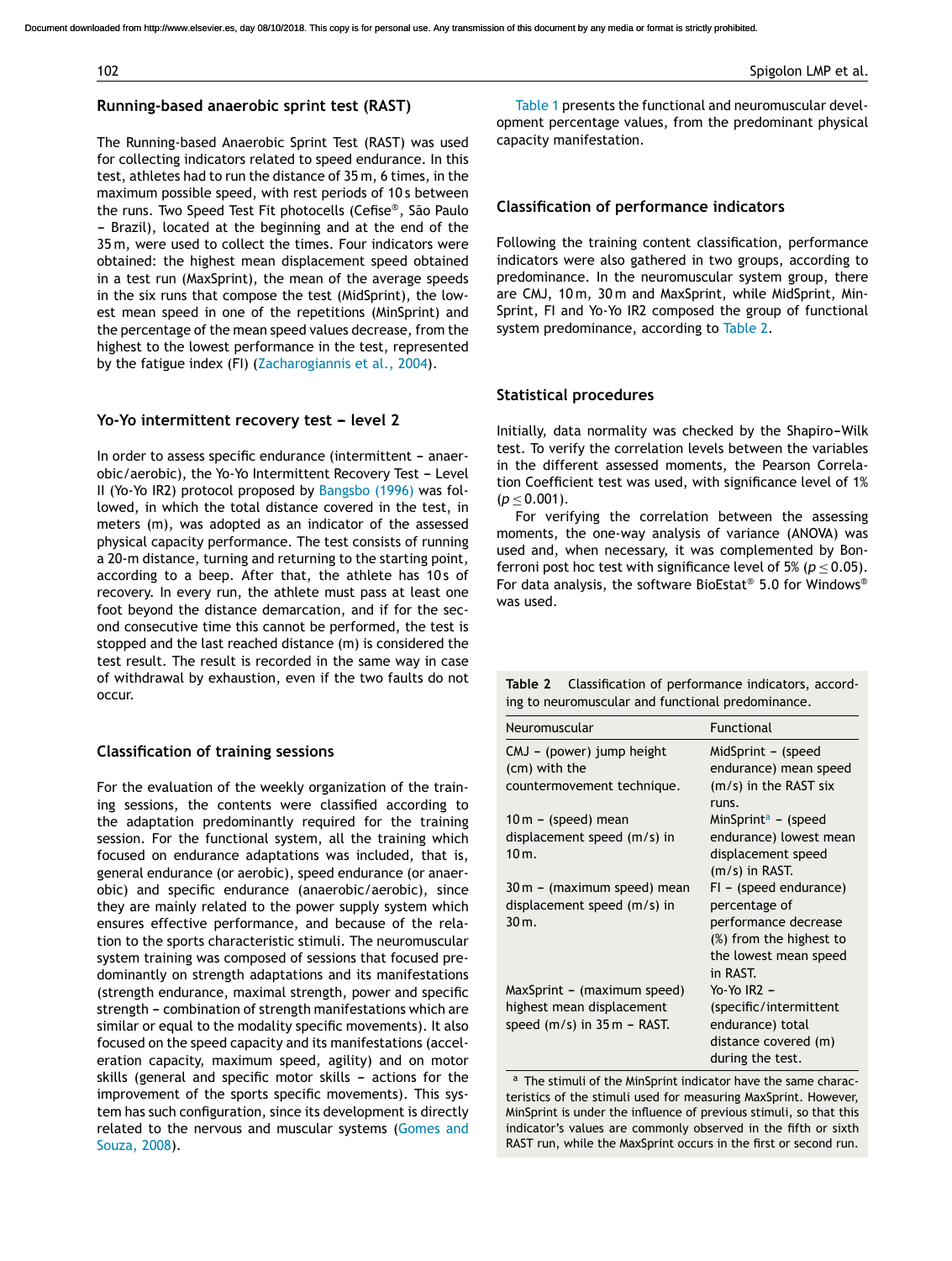<span id="page-5-0"></span>Training program influences the relation between functional and neuromuscular performance indicators 103

|  | <b>Table 3</b> Performance indicators in different assessment moments (mean $\pm$ SD). |  |  |  |  |  |  |
|--|----------------------------------------------------------------------------------------|--|--|--|--|--|--|
|--|----------------------------------------------------------------------------------------|--|--|--|--|--|--|

| Performance indicators           |                    | Assessment moments              |                                 |  |  |  |  |  |
|----------------------------------|--------------------|---------------------------------|---------------------------------|--|--|--|--|--|
|                                  | T <sub>1</sub>     | T <sub>2</sub>                  | T <sub>3</sub>                  |  |  |  |  |  |
| $CMJ$ (cm)                       | $44.02 \pm 5.05$   | $43.69 \pm 5.05$                | $42.58 \pm 4.44$                |  |  |  |  |  |
| 10 m (m/s)                       | $5.03 \pm 0.38$    | $5.04 \pm 0.31$                 | 5.19 $\pm$ 0.23                 |  |  |  |  |  |
| $30 \, \text{m} \, (\text{m/s})$ | $7.26 \pm 0.20$    | $7.09 \pm 0.24^{\text{a}}$      | $6.97 \pm 0.24^{\circ}$         |  |  |  |  |  |
| MaxSpring(m/s)                   | $7.25 \pm 0.19$    | 7.12 $\pm$ 0.24 <sup>a</sup>    | $7.03 \pm 0.20^{\circ}$         |  |  |  |  |  |
| MidSprint $(m/s)$                | $6.70 \pm 0.19$    | $6.65 \pm 0.21$                 | 6.51 $\pm$ 0.24 <sup>b,c</sup>  |  |  |  |  |  |
| Min $Sprint(m/s)$                | $6.18 \pm 0.16$    | $6.18 \pm 0.27$                 | $6.04 \pm 0.34$                 |  |  |  |  |  |
| FI(%)                            | $14.82 \pm 1.18$   | $13.14 \pm 3.29$                | $14.09 \pm 3.03$                |  |  |  |  |  |
| Yo-Yo $IR2$ (m)                  | $400.00 \pm 74.48$ | 447.50 $\pm$ 85.44 <sup>a</sup> | 490.00 $\pm$ 75.19 <sup>b</sup> |  |  |  |  |  |

ANOVA *one-way* was used to assess differences between variables, followed by post hoc Bonferroni.

<sup>a</sup> Statistical difference between T1 and T2 ( $p \le 0.05$ ).

 $^{\rm b}$  Statistical difference between T1 and T3 ( $p$   $\leq$  0.05).

 $\epsilon$  Statistical difference between T2 and T3 ( $p \le 0.05$ ).

# **Results**

# **Performance indicators**

The study evaluated different performance indicators and analyzed the correlation of physical capacities intra and intersystems at different times of the season. The athletes performed regular training, as presented in [Table](#page-3-0) 1, and were assessed in three moments during the season by performance tests which resulted in different indicators, separated into the functional and the neuromuscular groups ([Table](#page-4-0) 2).

Table 3 presents the results of performance indicators (mean  $\pm$  standard deviation) for the three assessment moments.

It was noticed that the variables of which manifestations are predominantly in the neuromuscular group behave differently. It is possible to observe that the CMJ indicator, although not presenting significant difference between the assessment moments, suggests a slight value reduction from T1 to T3  $(p > 0.05)$ . For 10 m, the opposite is observed, as a slight increase in these values is presented throughout the three moments, although with no significant difference  $(p > 0.05)$ .

In relation to 30 m, there was a significant reduction in this indicator performance from T1 to T2 and between T1 and T3 ( $p < 0.05$ ), while the same statistical behavior occurred for the MaxSprint mean values ( $p \leq 0.05$ ).

Functional predominance performance indicators presented reductions in mean values from T1 to T3 for MidSprint, and were significantly confirmed between T1 and T3 and between T2 and T3 ( $p \le 0.05$ ). MinSprint and FI did not present significant differences in different times (*p* > 0.05). On the other hand, it is noticed that there was an increase in the Yo-Yo IR2 values, which presented increase from T1 to T3, and significant from T1 to T2 and from T1 to T3 ( $p < 0.05$ ).

The results of the performance indicators and their changes presented in the three assessment moments can indicate correlation variations throughout the season, according to the physical capacities adaptations (Table 3), which are influenced by the adopted training programs ([Table](#page-3-0) 1).

#### **Intra-system correlation**

Table 4 presents the correlations of indicators of neuromuscular physical capacities intra-system, which allowed the verification of strong positive correlation between 30 m and MaxSprint in T1 ( $r = 0.93$ ,  $p < 0.001$ ), with a correlation value reduction in T2 and T3. The CMJ and 10 m indicators did not present significant correlation with other neuromuscular system indicators (*p* > 0.001).

The correlations of the functional system indicators are shown in [Table](#page-6-0) 5 and present positive correlation between MidSprint and MinSprintin T1, T2 and T3 (*r* = 0.95; 0.85; 0.91,

|  | Table 4 Pearson correlation values between neuromuscular performance indicators in each assessment moment: |  |  |  |  |  |  |
|--|------------------------------------------------------------------------------------------------------------|--|--|--|--|--|--|
|--|------------------------------------------------------------------------------------------------------------|--|--|--|--|--|--|

|                 | <b>CMJ</b>               |                                                                                                                                                                                               |                |                 | 10 <sub>m</sub> |                 | 30 <sub>m</sub>          |                          |      |  |
|-----------------|--------------------------|-----------------------------------------------------------------------------------------------------------------------------------------------------------------------------------------------|----------------|-----------------|-----------------|-----------------|--------------------------|--------------------------|------|--|
|                 | Τ1                       | T2                                                                                                                                                                                            | T <sub>3</sub> | T <sub>1</sub>  | T <sub>2</sub>  | T3              | Τ1                       | T <sub>2</sub>           | T3   |  |
| <b>CMJ</b>      | $\overline{\phantom{a}}$ | $\hskip1.6pt\hskip1.6pt\hskip1.6pt\hskip1.6pt\hskip1.6pt\hskip1.6pt\hskip1.6pt\hskip1.6pt\hskip1.6pt\hskip1.6pt\hskip1.6pt\hskip1.6pt\hskip1.6pt\hskip1.6pt\hskip1.6pt\hskip1.6pt\hskip1.6pt$ | -              | -               | -               | $\qquad \qquad$ | $\overline{\phantom{a}}$ | $\overline{\phantom{a}}$ |      |  |
| 10 <sub>m</sub> | $-0.06$                  | 0.45                                                                                                                                                                                          | 0.32           | $\qquad \qquad$ | -               | $\qquad \qquad$ | $\overline{\phantom{a}}$ | $\overline{\phantom{a}}$ |      |  |
| 30 <sub>m</sub> | 0.66                     | 0.60                                                                                                                                                                                          | 0.51           | $-0.34$         | 0.49            | 0.41            | $\overline{\phantom{a}}$ | $\overline{\phantom{a}}$ |      |  |
| MaxSprint       | 0.62                     | 0.53                                                                                                                                                                                          | 0.50           | $-0.38$         | 0.35            | 0.17            | 0.93a                    | 0.73                     | 0.74 |  |

Pearson correlation was used to verify the relations between the analyzed variables.

<sup>a</sup> Statistical difference ( $p \le 0.001$ ).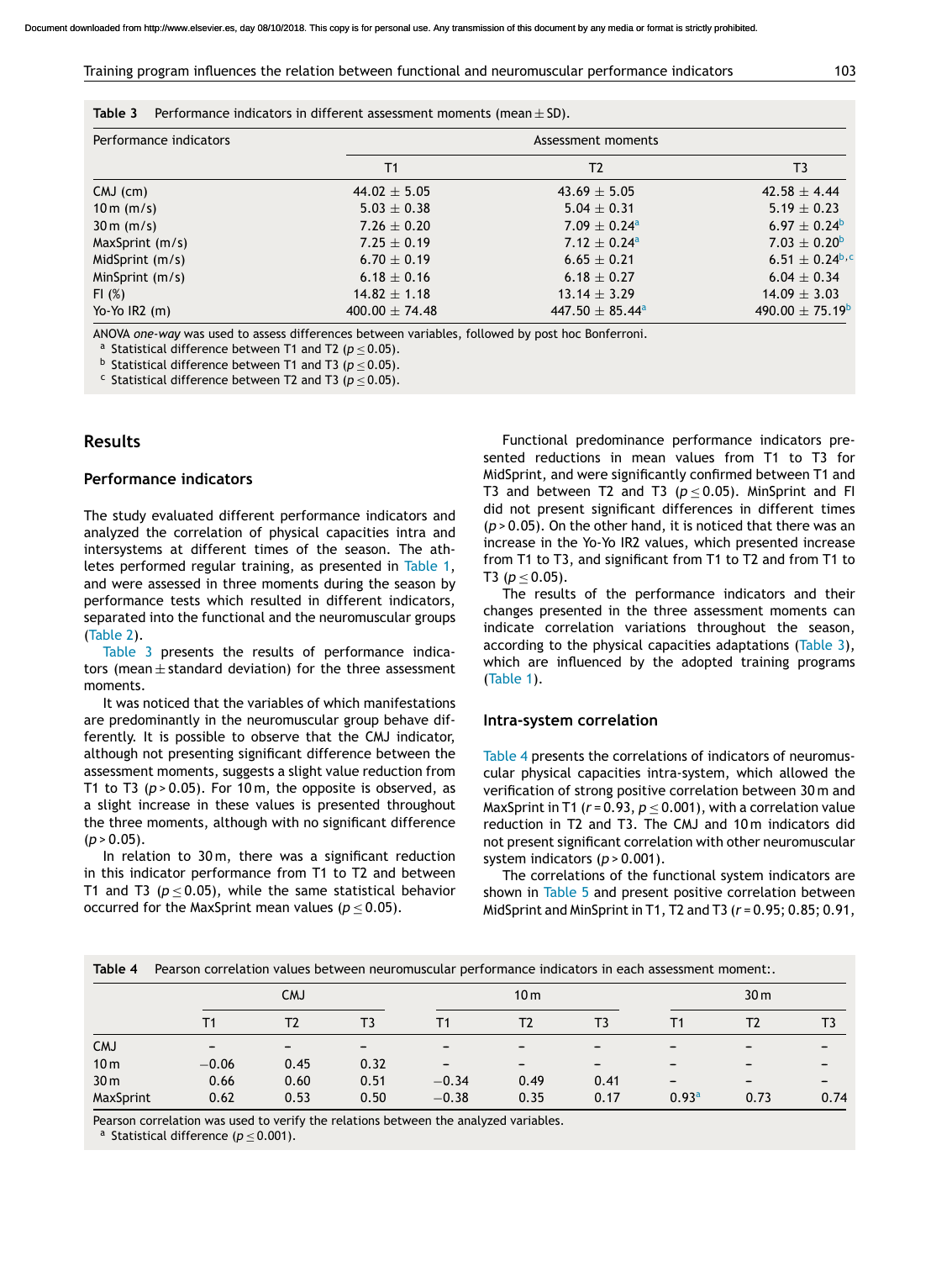<span id="page-6-0"></span>104 Spigolon LMP et al.

|           |                   | MidSprint |         |         | MinSprint                |          |                          |                          |         |  |
|-----------|-------------------|-----------|---------|---------|--------------------------|----------|--------------------------|--------------------------|---------|--|
|           | T <sub>1</sub>    | T2        | T3      | Τ1      |                          | T3       | Τ1                       | Т2                       | T3      |  |
| MidSprint |                   |           |         |         | $\overline{\phantom{a}}$ |          |                          | $\overline{\phantom{a}}$ |         |  |
| MinSprint | 0.95 <sup>a</sup> | 0.85a     | 0.91a   |         | $\overline{\phantom{a}}$ |          |                          |                          |         |  |
| FI        | 0.06              | $-0.23$   | $-0.61$ | $-0.22$ | $-0.67$                  | $-0.86a$ | $\overline{\phantom{0}}$ | $\overline{\phantom{a}}$ |         |  |
| Yo-Yo IR2 | 0.51              | 0.62      | 0.69    | 0.60    | 0.61                     | 0.67     | $-0.31$                  | $-0.33$                  | $-0.44$ |  |

**Table 5** Pearson correlation values between functional performance indicators in each assessment moment.

The Pearson correlation was used to verify the relations between the analyzed variables.

<sup>a</sup> Statistical difference ( $p \le 0.001$ ).

| Table 6 Pearson correlation values between functional and neuromuscular performance indicators in each assessment moment. |  |  |
|---------------------------------------------------------------------------------------------------------------------------|--|--|
|                                                                                                                           |  |  |

|           |         | <b>CMJ</b> |         |         | 10 <sub>m</sub> |         |                   | 30 <sub>m</sub> |      |                   | MaxSprint |         |  |
|-----------|---------|------------|---------|---------|-----------------|---------|-------------------|-----------------|------|-------------------|-----------|---------|--|
|           | T1      | T2         | T3      | Τ1      | T2              | T3      | Τ1                | Т2              | T3   | Τ1                | Т2        | T3      |  |
| MidSprint | 0.60    | 0.38       | 0.40    | $-0.35$ | 0.61            | 0.32    | 0.95 <sup>a</sup> | 0.67            | 0.50 | 0.96 <sup>a</sup> | 0.84a     | 0.81    |  |
| MinSprint | 0.54    | 0.21       | 0.31    | $-0.35$ | 0.64            | 0.31    | 0.93 <sup>a</sup> | 0.40            | 0.22 | 0.87a             | 0.54      | 0.59    |  |
| FI.       | 0.19    | 0.23       | $-0.06$ | $-0.08$ | $-0.43$         | $-0.28$ | 0.04              | 0.18            | 0.20 | 0.30              | 0.26      | $-0.09$ |  |
| Yo-Yo IR2 | $-0.07$ | $-0.04$    | 0.19    | $-0.08$ | 0.30            | 0.36    | 0.39              | 0.30            | 0.48 | 0.42              | 0.42      | 0.60    |  |

The Pearson correlation was used to verify the relations between the analyzed variables.

<sup>a</sup> Statistical difference ( $p \le 0.001$ ).

 $p \leq 0.001$ , respectively), and negative correlation between MidSprint and FI in T3 (*r* = −0.86, *p* ≤ 0.001), increasing the proportion progressively in T1 and T2. The other indicators did not present significant correlation.

#### **Intersystem correlation**

Table 6 presents the correlation between the indicators of the functional and neuromuscular groups. It was possible to observe strong correlation between 30 m and MidSprint in T1 ( $r = 0.95$ ,  $p \le 0.001$ ); 30 m and MinSprint in T1 ( $r = 0.93$ , *p* ≤ 0.001); MaxSprint and MidSprint in T1 and T2 (*r* = 0.96; 0.84, *p* ≤ 0.001, respectively), and MaxSprint and MinSprint in T1 ( $r = 0.87$ ,  $p < 0.001$ ), noticing that the proportion was progressively reduced during the season.

# **Discussion**

The purpose of this analysis was to point out the existence of interdependence or response heterochrony of performance indicators of different physical capacities during the studied training period and, at the same time, to highlight changes in the correlations considering the training content. According to what was observed, the indicators change to the extent that the stimuli are applied and, consequently, the correlations between the indicators also change.

The results showed that functional and neuromuscular capacities were related at the beginning of the season. Over time such relation decreased, which can be derived from the functional training prevalence, especially the specific resistance [\(Table](#page-3-0) 1), and this predominance may have influenced physical capacities with neuromuscular characteristics which, consequently, caused the correlation decrease.

Particularly in relation to the predominantly neuromuscular capacities, their training volume and frequency were below the level recommended by [Gomes](#page-8-0) [and](#page-8-0) [Souza](#page-8-0) [\(2008\),](#page-8-0) since, due to the importance of neuromuscular capacities performance for soccer players, the percentage of this training must be similar to the functional one, or even bigger, in some moments. The results of the applied content can be seen in the neuromuscular indicators, in which only a slight improvement in 10 m could be verified, although with no statistical evidence, while other indicators from the same group presented a slight decrease (such as CMJ) or even significant decrease, as observed in 30 m and MaxSprint [\(Table](#page-5-0) 3). Although the training content is not the main focus of this study, the fact that it seems to have the most influence on the adaptive responses for the assessed performance indicators cannot be neglected.

[Coelho](#page-8-0) *[et](#page-8-0) al*. [\(2011\)](#page-8-0) analyzed the correlation degrees between neuromuscular performance indicators (speed at  $10$  m - V10, speed in the last 20 m of the test at 30 m - V20, speed at  $30 \, \text{m}$  – V30 and vertical jump with countermovement - CMJ) in junior and professional soccer players and found weak to moderate correlations, and when considering moderate values for professional soccer players in the V10 indicators and CMJ (*r* = 0.381, *p* < 0.05), this response was considered to be linked to the specific content of the training program conducted at that moment by the professional staff.

The correlations values between the neuromuscular indicators associated with training content raise important issues. The main one is about the highest correlation values between indicators, which partly occur in T1. After the training influence, changes in the indicators are observed, which suggests that the correlation between the physical capacities may vary due to the lack of stimulation for some and stimulation priority for others. It must be clear that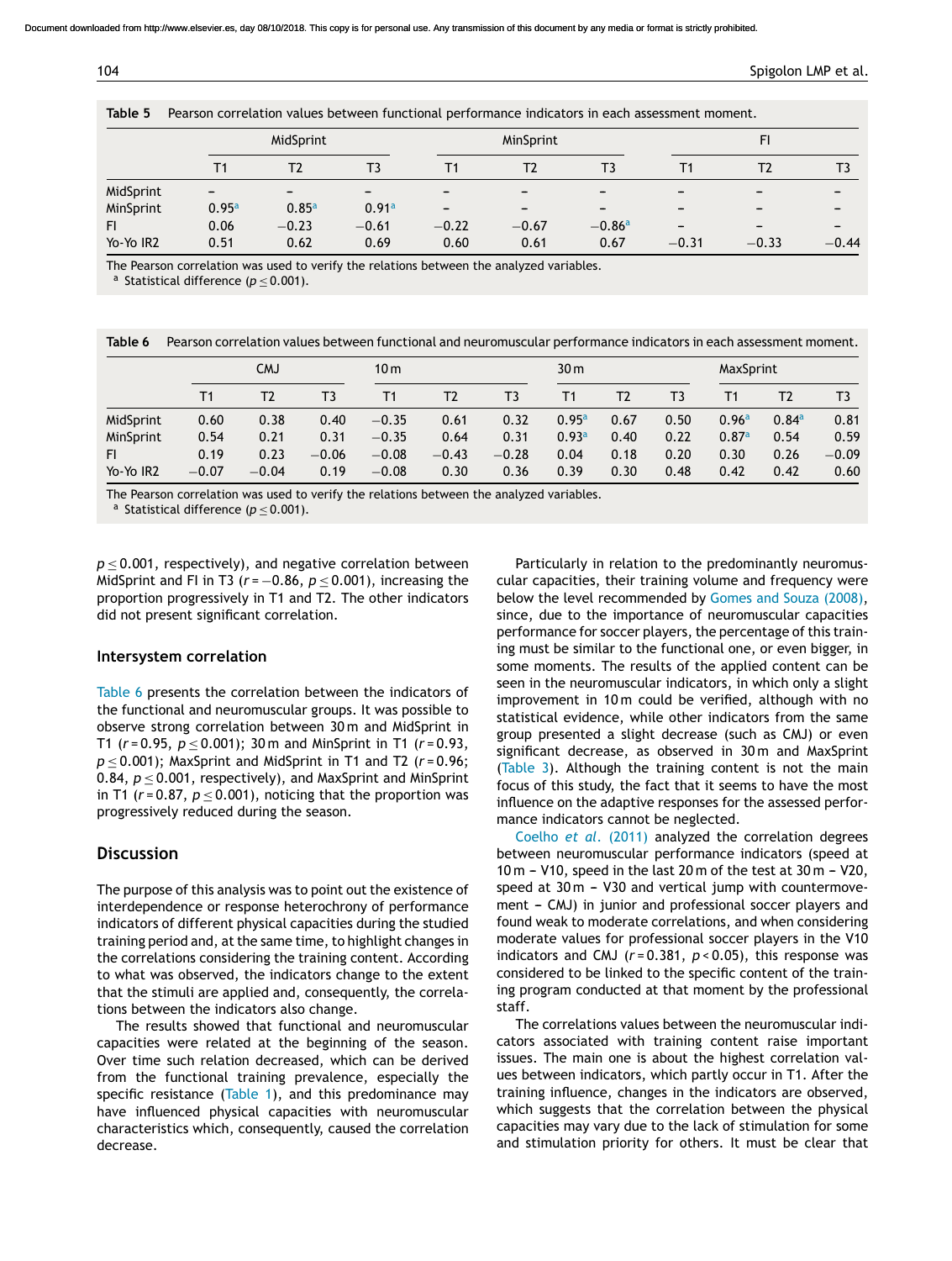#### Training program influences the relation between functional and neuromuscular performance indicators 105

those changes cannot be attributed only to the training content, since previous studies pointed to the specificities of the speed capability manifestations ([Little](#page-8-0) [and](#page-8-0) [Williams,](#page-8-0) [2005\).](#page-8-0) However, in case the training of all manifestations were kept in satisfactory levels and used appropriate and effective means and methods for each proposal, the correlation levels would possibly remain unchanged. It is important to point out that a significant correlation between 30 m and MaxSprint in T1 was observed, which is not repeated in other moments. Such data confirms the similarities in speed manifestations at the beginning of the studied period, as both assessed capacities use very similar stimuli but, due to the content characteristics, this level was not maintained, showing that one of them was more influenced than the other during the training throughout the season.

Some studies present high correlation levels between jump and short-distance high-intensity sprints ([Wisloff](#page-8-0) et [al.,](#page-8-0) [2004;](#page-8-0) [Chelly](#page-8-0) et [al.,](#page-8-0) [2010\),](#page-8-0) which is opposed to the presented findings, since CMJ and 10 m presented low correlation levels. This can be possibly explained by the inexistence of positive adaptive responses provided by the training focused on strength and speed.

Regarding training content and its influence in indicators of physical capacities with functional predominance, these presented improvement, which is observed in all indicators from this group. However, as previously shown, the high percentage of time directed to the functional system is due to the high percentage of specific resistance training, indicated by Yo-Yo IR2, which presents significant improvement throughout the assessment moments. This is not consonant with the other indicators with the same predominance that are more directly related to speed endurance manifestations.

The correlation data presented in [Table](#page-6-0) 5 do not present significant correlation between Yo-Yo IR2 and other functional indicators in the different moments, showing that even though they present the same predominance, speed endurance and specific endurance have particularities that must be respected, both for the specificity and recurrence in the sport ([Buchheit](#page-8-0) et [al.,](#page-8-0) [2010\)](#page-8-0) and the methodology for the training sessions development ([Ferrari](#page-8-0) [Bravo](#page-8-0) et [al.,](#page-8-0) [2007;](#page-8-0) [Sporis](#page-8-0) et [al.,](#page-8-0) [2008;](#page-8-0) [Meckel](#page-8-0) et [al.,](#page-8-0) [2009\).](#page-8-0)

It was possible to confirm that the applied content does not provide positive adaptation effects on performance, for the lack of improvement of these indicators and for the significant correlation between MidSprint and MinSprint in the three moments, evidencing that the reduction in the speed mean values in RAST is directly associated to the lowest speed mean in the test, indicating a decrease in speed endurance performance. The strong negative correlation between MinSprint and FI demonstrates that, when developing and applying training programs, they can lead to a decrease in the values of the speed lowest mean in RAST (MinSprint). Consequently, there is an increase in the percentage of fall values of speed in the same test (FI), showing a drop in speed endurance levels. Such fact is evidenced, while it is possible to observe a low percentage of time devoted to stimuli for the speed endurance development and, when neglecting certain training methods characteristics, capacity level indicators are not maintained and alter all potentialities of such specific capacity, as well as of other which could be positively influenced.

Some previous studies sought to correlate functional and neuromuscular indicators. [Souza](#page-8-0) et [al.](#page-8-0) [\(2012\)](#page-8-0) analyzed the relation of neuromuscular indicators (countermovement vertical jump, horizontal jump and agility) with functional indicators provided by RAST, but no significant correlation was found. It was concluded then that the functional performance assessed by RAST does not exclusively depend on neuromuscular performance, since previous studies reported that RAST is a test of anaerobic metabolism prevalence.

However, when correlating functional and neuromuscular indicators in the three season moments [\(Table](#page-6-0) 6), four significant correlations are presented in T1 (30 m and MidSprint; 30 m and MinSprint; MaxSprint and MidSprint; MaxSprint and MinSprint), one in T2 (MaxSprint and MidSprint) and none in T3.

It is observed that, initially, indicators presented satisfactory correlation levels and, as the training program was developed and applied, there was a variation and decrease of the initial levels, which raises two important issues: (i) when providing unilateral and specific stimuli to a physical system or capacity, the correlation levels may decrease as a consequence of the unilateral adaptations with focus on the trained system; (ii) when considering the stimuli of a multifaceted training, in which the possibility of improvement of all important capacities for soccer playing performance are equally approached, two correlation behaviors can be considered  $-$  the first, regarding the maintenance of the initial levels throughout the training program, and the second, in relation to the presence of even lower correlation levels, being even negative when associating a functional and a neuromuscular indicator, due to the training specificities and to the heterochrony of adaptive responses to the applied stimulus. In this respect, it is the role of the professional responsible for the training content, organization and performance, to observe the behavior and correlations on the performance indicators, in order to verify whether the expected changes in important physical capacities are or are not occurring.

The different physical capacities presented different relations according to different season moments. The finding will help coaches and physical trainers throughout the organization and structuring of the training programs, showing that physical capacity responses react according to the training organization. That is, they must be trained in a specific way with appropriate time, means and methods to each one of them, either in positive and in negative ways so that, at last, each one of them will be predominant in the training content in their proper time and, thus, there will be performance improvement and changes in correlations.

This is one of the first studies to present the correlation of performance indicators and training content throughout a sports season, showing how they react to training and its organization over time. The presented results can also benefit other sports modalities, both team and individual, which follow the same principles. For more significant advances, future research can evaluate and search to correlate indicators of physical capacities performance in specific tests, as well as those verified and measured during the competitive activity.